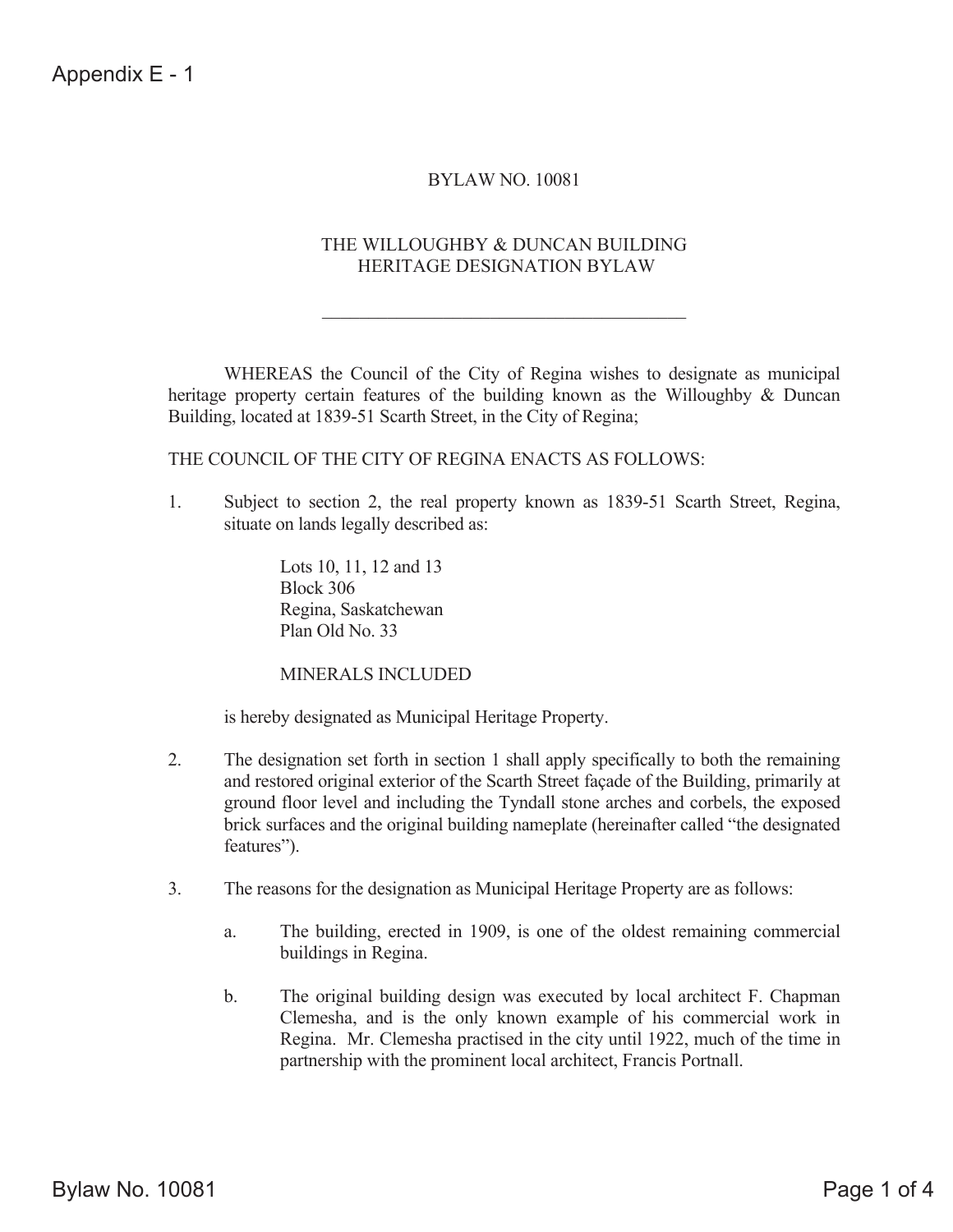- c. The building was constructed and originally owned by Charles H. Willoughby and William H. Duncan, on property they purchased in 1899 for use as a lumberyard. Messrs. Willoughby and Duncan, who maintained an office for their contracting firm in the building until 1922, were founding partners in the Beaver Lumber Company. Both were early settlers in the Regina area, successful businessmen and prominent community leaders. Moreover, their families and relatives continued to make significant contributions to the economic, social and community life of Regina for many years.
- d. The upper two floors of the building originally functioned as a boarding house, known as Wildun Lodge. From 1914 to 1951, the upper three floors contained residential apartments. Dr. Frances G. McGill, noted pathologist and bacteriologist, director of the provincial laboratory for twenty years and the first woman to be recognized as a member of the RCMP, was a resident of the building from 1918 to 1930.
- e. Benefiting from a comprehensive façade enhancement program undertaken between 1994 and 1996, the building makes a significant contribution to the heritage character of the Frederick W. Hill (Scarth Street) Mall.
- 4. (1) Subject to subsection (2), no person shall alter, restore, repair, disturb, transport, add to, change or move, in whole or part, the designated features, without the written approval of the Council of the City of Regina.
	- (2) The Council delegates to the Director of Community Services, or his designate, the power to approve maintenance of the designated features. "Maintenance" for the purposes of this section 4 includes painting, repairing and restoring, as well as necessary replacement of building materials, in a fashion consistent with existing architectural features, appearance, colours and building materials.
- 5. Bylaw No. 8912, commonly referred to as *The Heritage Holding Bylaw*, is amended by deleting from Schedule "A" thereof reference to Item 1.25 (the Willoughby & Duncan Building).
- 6. This Bylaw comes into force on the day of passage.

READ A FIRST TIME THIS 8<sup>TH</sup> DAY OF MARCH 1999. READ A SECOND TIME THIS  $8^{TH}$  DAY OF MARCH 1999.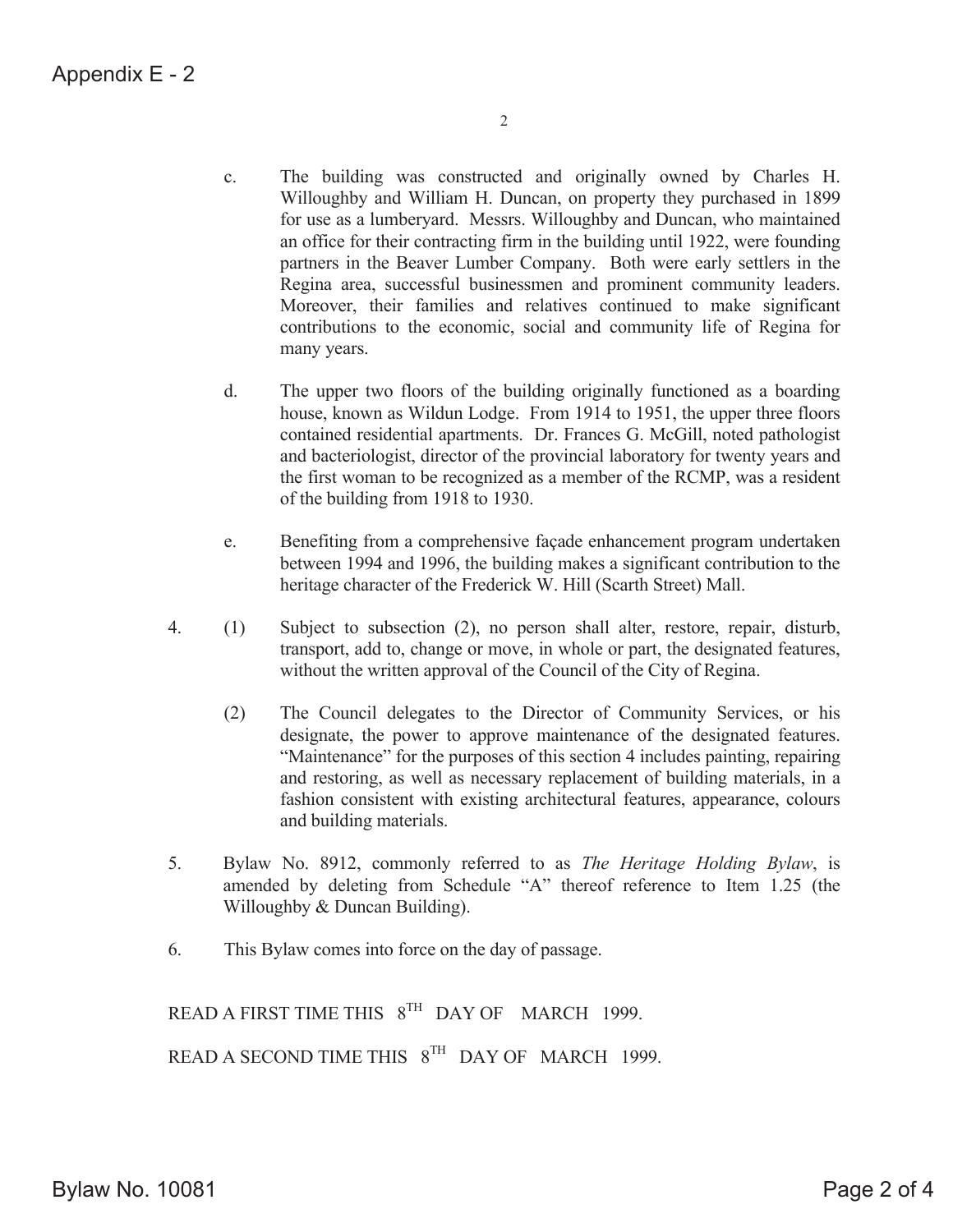# READ A THIRD TIME AND PASSED THIS  $8^{TH}$  DAY OF MARCH 1999.

Mayor City Clerk

D.R. ARCHER R.M. MARKEWICH

(SEAL)

CERTIFIED A TRUE COPY

i:\wordpro\bylaws\98-h-12a..byl.doc

City Clerk

3